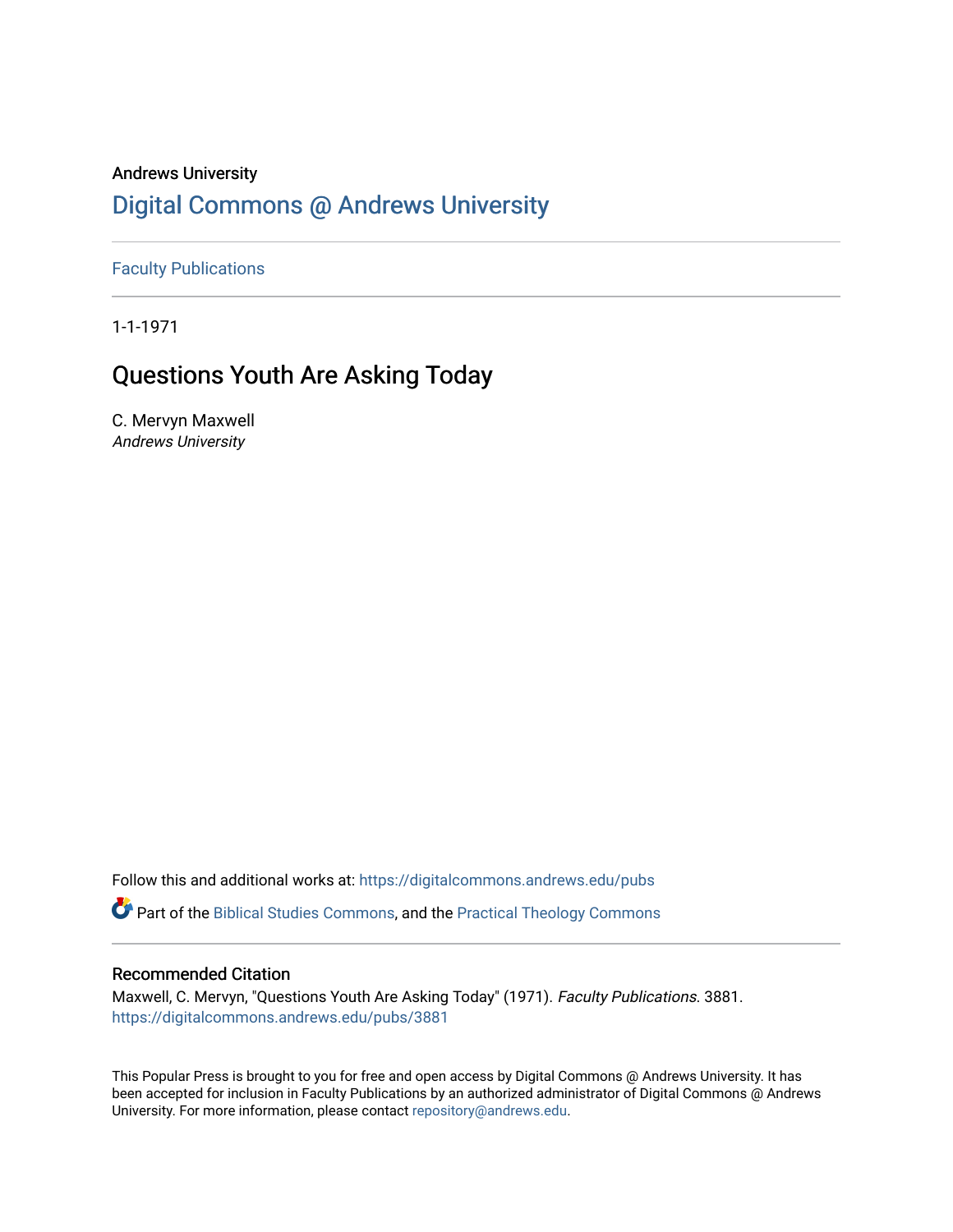

#### **LONG-HAIRED CHRIST?**

My parents are forever making cute remarks to their friends about the length of my hair. It nearly cracks them up, but it makes me mad. Why can't they lay off for a while? They claim to be Christians: don't they know that Jesus Christ wore long hair?

If I were writing your parents I would quote Ephesians 6:4, "Fathers, provoke not your children to wrath." I would ask them, "Where does the Bible say your children must have short hair?" I would urge them only to ask you to honor your body as a temple of God (1 Corinthians 6:19, 20) and keep it neat and clean.

But since I am writing to you, let me ask, "How do you know that Jesus had long hair?" Do you realize that the Bible nowhere says He had, and that we have no contemporary account outside the Bible that says He had? I am always amazed when I hear people say that hippies look like Jesus. Who knows for sure that they do?

On the other hand, we have pretty good evidence that Jesus, even if He may have worn His hair longish, did trim it so as to keep it neat. Among the Jews of His day only the relatively scarce Nazirites refused to cut their hair at all-as a religious duty-just as they also refused to partake of any product of the vine, whether fresh grapes, raisins, grape juice, or wine. See Numbers 6; Judges 13. Jesus was sometimes called a "Nazarene" (Matthew 2:23) because He grew up in Nazareth, but we know He was not a "Nazirite," for He drank some form of grape juice on occasion. Matthew 11:19; 26:29.

But if you should say that Jesus must have worn His hair at least medium-long because that was the custom in His day (whether it was or not), wouldn't you have asserted more than you wanted to-namely, that Jesus had more sense than to upset people by defying custom over so inconsequential a question as the length of His hair, and that He kept his powder dry so He could make an issue out of other things that really mattered, like loving your neighbor as yourself?

If your parents should make love not war over the rights and privileges of your scalp, shouldn't you?

### **PARENTS TOO OLD**

This may sound corny-but if my parents were the same age as my friends' parents, my life would be very different. I was born when they were middle-aged, and I'm their only child. I know most teenagers think their parents are too old to understand, but mine really are. They're nearly sixty!

Why not come to their rescue? At their age they need all the help they can get; and the best help you can give them is surely to practice the golden rule. Imagine you are their age. Think what questions you would have about your child and how you would worry about him as you read in the papers about other young people.

Teach them about yourself, and about your dreams, and friends, and dates. Don't be in the least phony with them. They'll see through you and become all the more tense. Don't be tense yourself. Talk quietly, conversationally, so as not to upset them.

Signal "over" occasionally and give them a chance to explain their hang-ups and fears about you. Communicate.

Pray for them. Pray with them when it's appropriate. Let them hear you saying, "Dear God, help Mother and Dad to be good parents. Help them to understand me and to be the kind of parents You would like them to be. Help me to understand them and to be the kind of son You want me to be."

#### **ADVENTIST EXPLOSION**

I notice from various contacts with Seventh-day Adventists that they still hope, as they did decades ago, to get their "message" to the whole world. I hope they can, for I think the world needs it; but with the population explosion producing each year 70,000,000 new people, how can it ever be done?